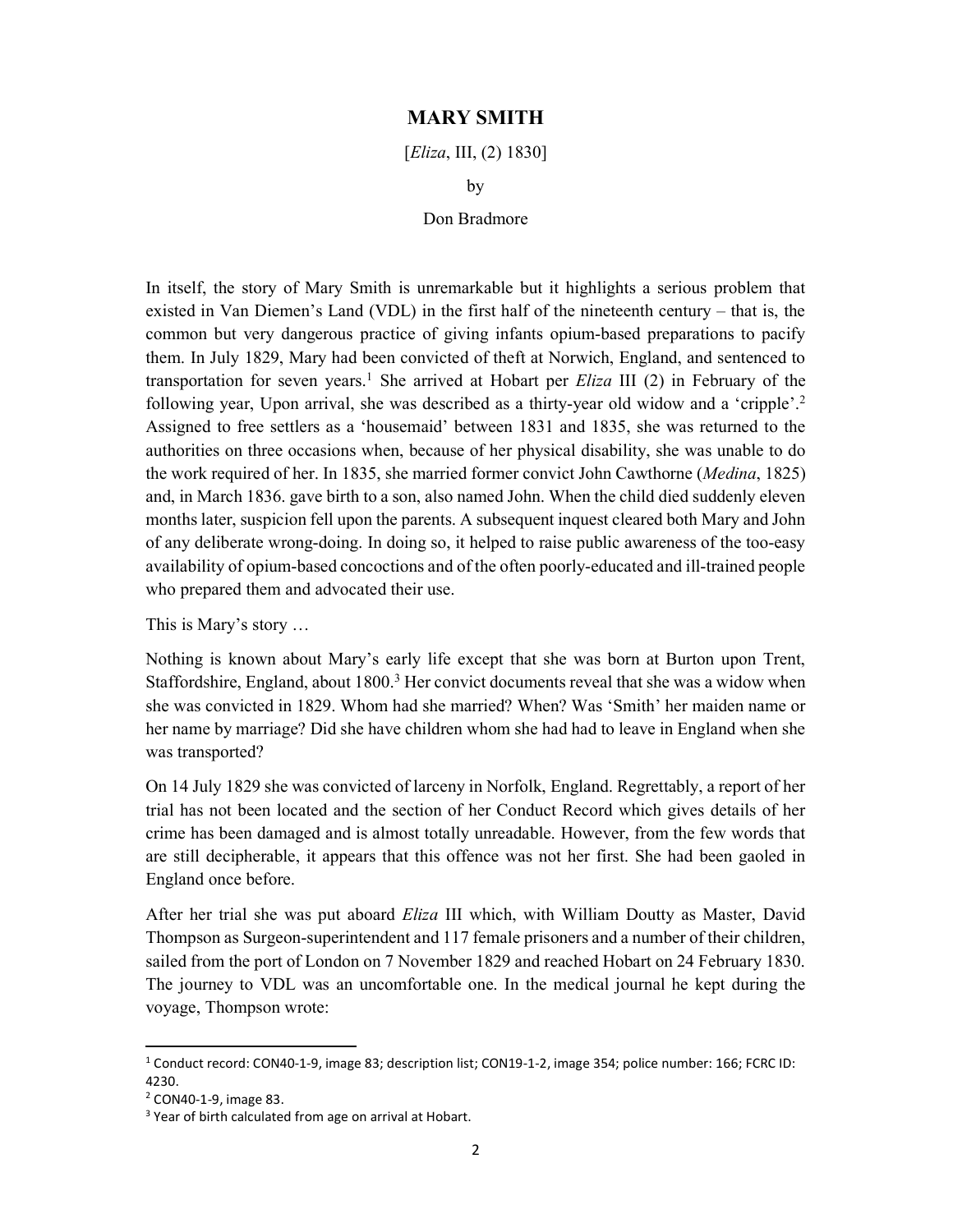… from first putting out to sea the ship had encountered boisterous weather with the wind being generally strong for much of the voyage … Almost all of the women were affected with sea sickness and many never had one entire day free of it for the whole of the voyage. Patients … were vomiting, coughing, moaning and crying day and night … One woman who was subject to fits of epilepsy suddenly became maniacal, had her head shaved and was put to bed in a strait waistcoat.<sup>4</sup>

Mary was among the women whom Thompson had been obliged to treat for illnesses of various kinds during the voyage. Describing her as being 'affected by *rheumatism chronicus*, but not to a great degree', he had treated her 'in the usual manner … with sudorifics and rubefacients externally.'<sup>5</sup>

At Hobart, it was noted in Mary's convict documents that she was 'a cripple' and that she 'walks lame'. Did she have a deformed leg or foot or was her lameness due to the chronic rheumatism for which Thompson had treated her at sea? Elsewhere, she was described as being five feet (about 152cms) tall with a pale complexion, dark brown hair and grey eyes. Her skin was 'pockpitted'. She was of the Protestant faith. She could read but not write. Her convict trade or occupation was given as 'farm servant'.<sup>6</sup>

Twelve months after her arrival in the colony and while assigned as a servant, Mary was accused of the theft of an expensive pair of shoes and some items of clothing. Committed to trial at the Court of General Quarter Sessions at Richmond, near Hobart, on 2 March 1831, she was found guilty and the seven-year term for which she was transported from England was extended by a further two years. It was a heavy punishment. $7$ 

Two years later, she was charged with another offence – but this time the 'crime' was something over which she had little control. On 12 April 1833, a Mr. Bonney to whom she had been assigned, complained to the authorities that 'in consequence of her being a Cripple she is unable to do the work required of her.' She was returned to the Female Factory for re-assignment. $8$ 

On four more occasions, Mary was charged with offences. On 17 October 1833, she was found guilty of 'disobedience of orders'. She was let off with a reprimand but was less fortunate two weeks later when charged with 'disobedience of orders and insolence'. She was punished with a term of two months' imprisonment at the Female Factory. Additionally, it was ordered that she be assigned to settlers in the interior of the island in future. On 2 April 1834, she was charged again with being unable to do the work assigned to her. She was returned to the Female

<sup>&</sup>lt;sup>4</sup> Medical journal of Surgeon-superintendent David Thompson, *Eliza III* (1830) at www.femaleconvicts.org.au.

<sup>&</sup>lt;sup>5</sup> As for Note 4; a 'sudorific' is any medicine or drug that causes or stimulates sweating; a 'rubefacient' is a topical application or ointment that produces redness of the skin, causes dilation of the capillaries and an increase in blood circulation in an attempt to relieve pain.

<sup>6</sup> CON19-1-2, image 354.

<sup>7</sup> CON40-1-9, image 83.

<sup>8</sup> CON40-1-9, image 83; at first, female prisoners awaiting assignment were held in a single room at the Town Gaol on the corner of Macquarie and Murray Streets, Hobart, but in June 1821 they were moved to a separate building within the precinct of the Gaol. In December 1828, they were transferred again, this time to the newly built Cascades Female Factory.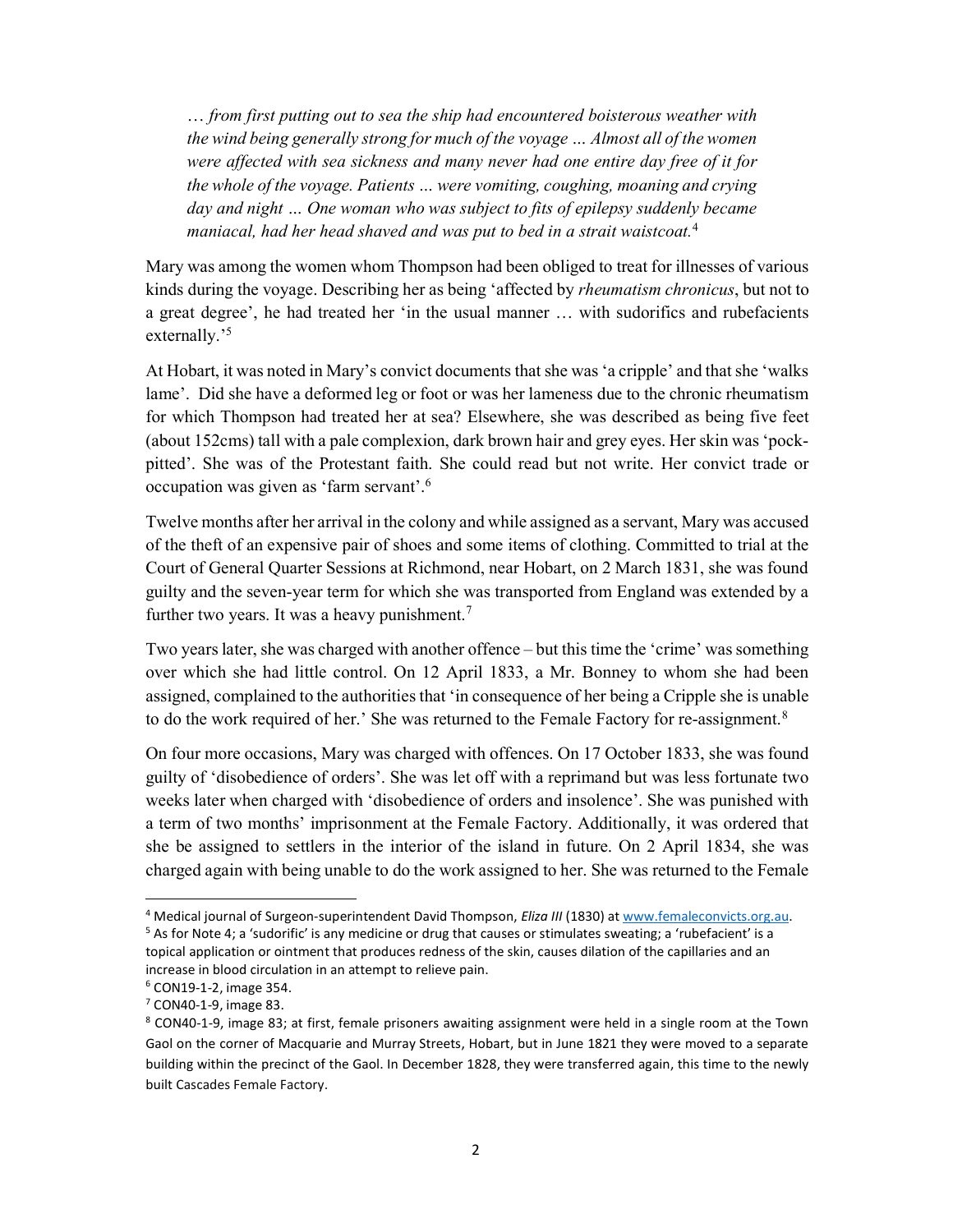Factory at the Cascades to await another assignment. On 8 October 1834, she was charged again. Her offence, once more, was 'insolence'. She was ordered back to the Female Factory to spend forty-eight hours in solitary confinement on a diet of bread and water. Interestingly, because she still had five years to serve of her sentence, that was to be her last recorded offence.<sup>9</sup>

What saved her from further trouble, it seems, was marriage. On 25 April 1834, former convict John Henry Cawthorne had made an application to marry her but approval had been denied.<sup>10</sup> However, when he made a second application on 15 May 1835, permission was granted and, after publication of the banns, the couple were married in the parish church at New Norfolk a month later. The marriage register described Mary as a 'spinster' and John as a 'widower'. She was about thirty-five years old; he was six years older.<sup>11</sup>

John had been in VDL since his arrival on *Medina* (2) in September 1825. On 20 March 1824, he had been convicted of the theft of linen yarn at the York Assizes, Yorkshire, England, and sentenced to transportation for fourteen years. According to his convict documents, it was his first conviction. His gaol report described him as 'very quiet', adding that he was 'married with two children'.<sup>12</sup>

Soon after the marriage John was granted a conditional pardon. It is likely that Mary was then assigned to him and that they settled down together at New Norfolk.<sup>13</sup> On 17 March 1836, Mary gave birth to their first child, whom they named John.<sup>14</sup>

For almost a year, all was well but, tragically, after an unexplained sickness, the baby had died.<sup>15</sup> He was eleven months old.

Because of the unusual circumstances, an inquest was convened. Held before Coroner Charles Arthur on 15 February 1837, its purpose was to enquire 'when, where, how and by what manner the child came to its death.'<sup>16</sup> Unfortunately, a transcript of the proceedings of the inquest has not been located but according to a witness:

… much discussion took place, and [there was] considerable difference of opinion as to how the deceased came by his death … The verdict was, 'Died, Inflammation of the Stomach', but greatly aggravated by administering improper medicine. The child had been unwell for nearly a month when the medicine was given and it died in pain a short time after taking it  $\ldots$  <sup>17</sup>

A 'medical gentleman' who gave evidence at the inquest stated that a powder which was produced at the inquest – and of which an equal quantity had been administered to the child

<sup>&</sup>lt;sup>9</sup> CON40/1/9, image 83.

 $10$  CON31/1/6, image 240; police no: 705; his surname is also commonly seen as 'Cawthorn; permission to marry: CON52/1/1, page 23;

<sup>&</sup>lt;sup>11</sup> Age calculated from death certificate – see Note 33, below; marriage: 15 June 1835, RGD36/3011/1835, New Norfolk.

<sup>12</sup> CON31/1/6, image 240.

<sup>13</sup> CON31/1/6, image 240; conditional pardon No.776, 12 October 1835.

<sup>14</sup> Baptism: RGD32/7311/1836, New Norfolk.

<sup>15</sup> Death: RGD34/5170/1837, New Norfolk.

<sup>16</sup> SC195/1/3, Inquest No. 117.

<sup>&</sup>lt;sup>17</sup> CON31/1/6, image 240see also 'Letter to the Editor' in The Tasmanian (Hobart), 24 February 1837, p.7.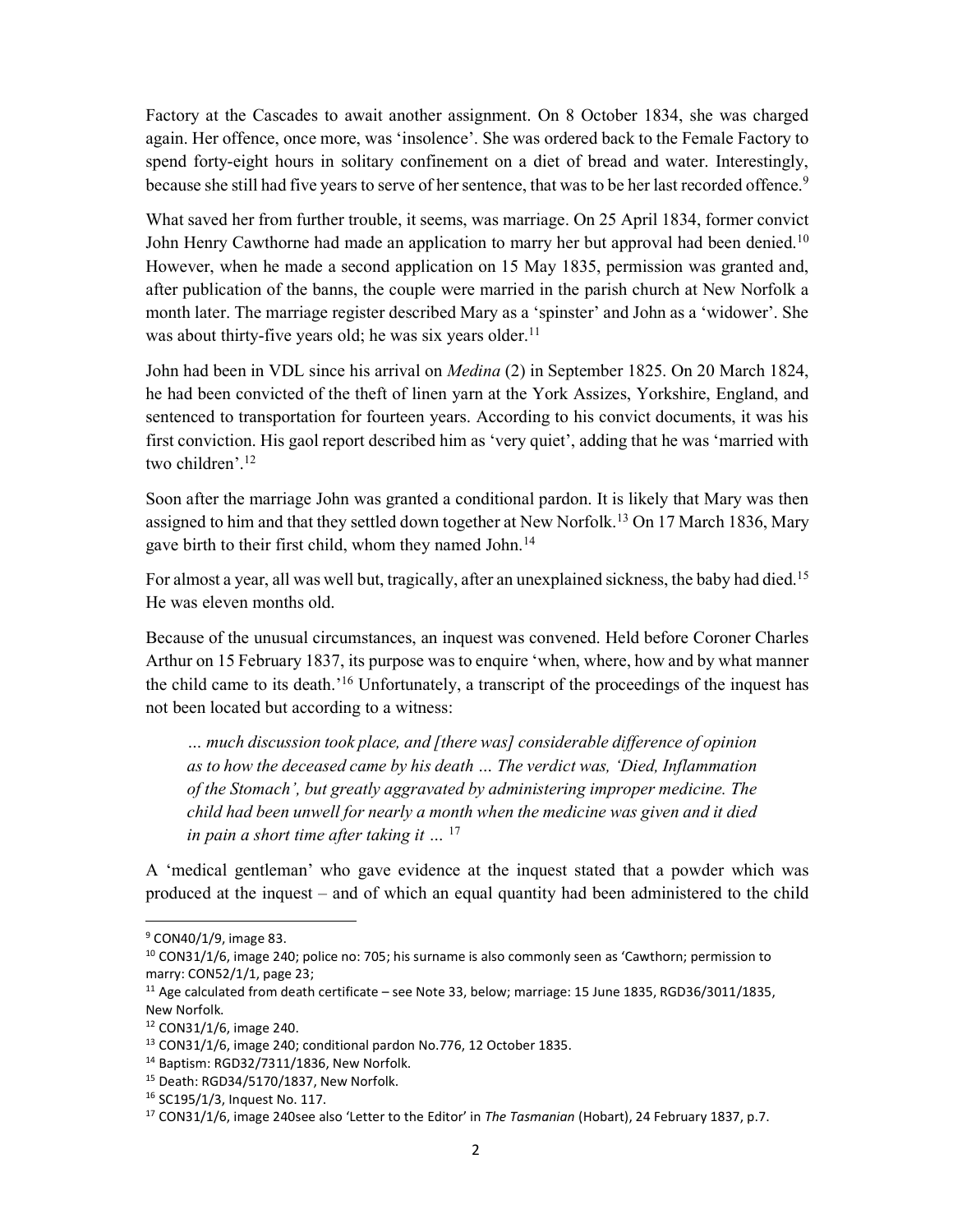before its death - contained two and a half grains of opium. He was of the opinion that this quantity would have killed any child of the same age.<sup>18</sup>

Undoubtedly, evidence would have been given at the inquest about the many opium-based preparations – commonly a mix of ingredients including laudanum (or tincture of opium), alcohol, oil of sassafras, ginger, caraway seeds and treacle - which were used widely at that time to ease the irritation of colic in infants and as a pacifier or soother of young children when they had teething troubles or similar problems. Sometimes, such preparations were also administered to healthy young children by working mothers to ensure that they could work without being disturbed, and thus increase the family income. Frequently, too, they were used as sedatives by nurses and baby-minders to enable them to spend their working hours in relative peace.<sup>19</sup>

Such preparations were also used at times for an even more horrible purpose – to bring a quick, painless death to unwanted children for whom its parents had neither space nor food.<sup>20</sup> No doubt, it was this last consideration which the coroner and jurymen had in mind as they listened to the testimony of the witnesses at the Cawthorne inquest.

By far the most common of the opium-based preparations in VDL at the time was a patent medicine known as 'Godfrey's Cordial'. First formulated by apothecary Thomas Godfrey of Hunsdon in Hertfordshire, England, in about 1720, it had been available without prescription in England and North America since, and in VDL from the early days of settlement. It was meant to contain about one and a quarter grains of opium per ounce but its preparation varied greatly. Although it had long been recognised as leading to fatal doses of opium poisoning, its low cost and a lack of public knowledge about infant management had ensured its continuing popularity. The following report from an English newspaper, reproduced in the Cornwall Chronicle (Launceston) in August 1847, reveals the extent of its use and its often-tragic effects:

… the practice of administering opium to infants, which is very general … is usually begun when the child is three or four weeks old … The result of this terrible practice is that great numbers of infants perish, either suddenly from an overdose or, as more commonly happens, slowly, painfully, and insidiously. Those who escape with life become pale and sickly children, often half-idiot, always with a ruined constitution. $2<sup>1</sup>$ 

But 'Godfrey's Cordial' was not the only such preparation available. Other brands of children's opiates in use at the time included 'Dalby's Carminative', 'Daffy's Elixir' and 'Atkinson's Infants' Preservative', 'Dover's Powder', 'Mrs. Windslow's Soothing Syrup' and 'Mother's Quietness'. In their advertising, manufacturers of these and similar products promoted them not only as 'soothers' but also as tonics, promising that their use would lead to increased strength,

<sup>18</sup> SC195/1/3, Inquest No. 117.

<sup>&</sup>lt;sup>19</sup> https://en.wikipedia.org/wiki/Godfrey%27s\_Cordial; and https://talesofdesolation.blogspot.com/2006/08/godfreys-cordial.html and https://journalofvictoriancuriosities.wordpress.co./tag/godfreys-cordial. <sup>20</sup> https://talesofdesolation.blogspot.com/2006/08/godfreys-cordial.html

<sup>&</sup>lt;sup>21</sup> Cornwall Chronicle 25 August 1847, p.4.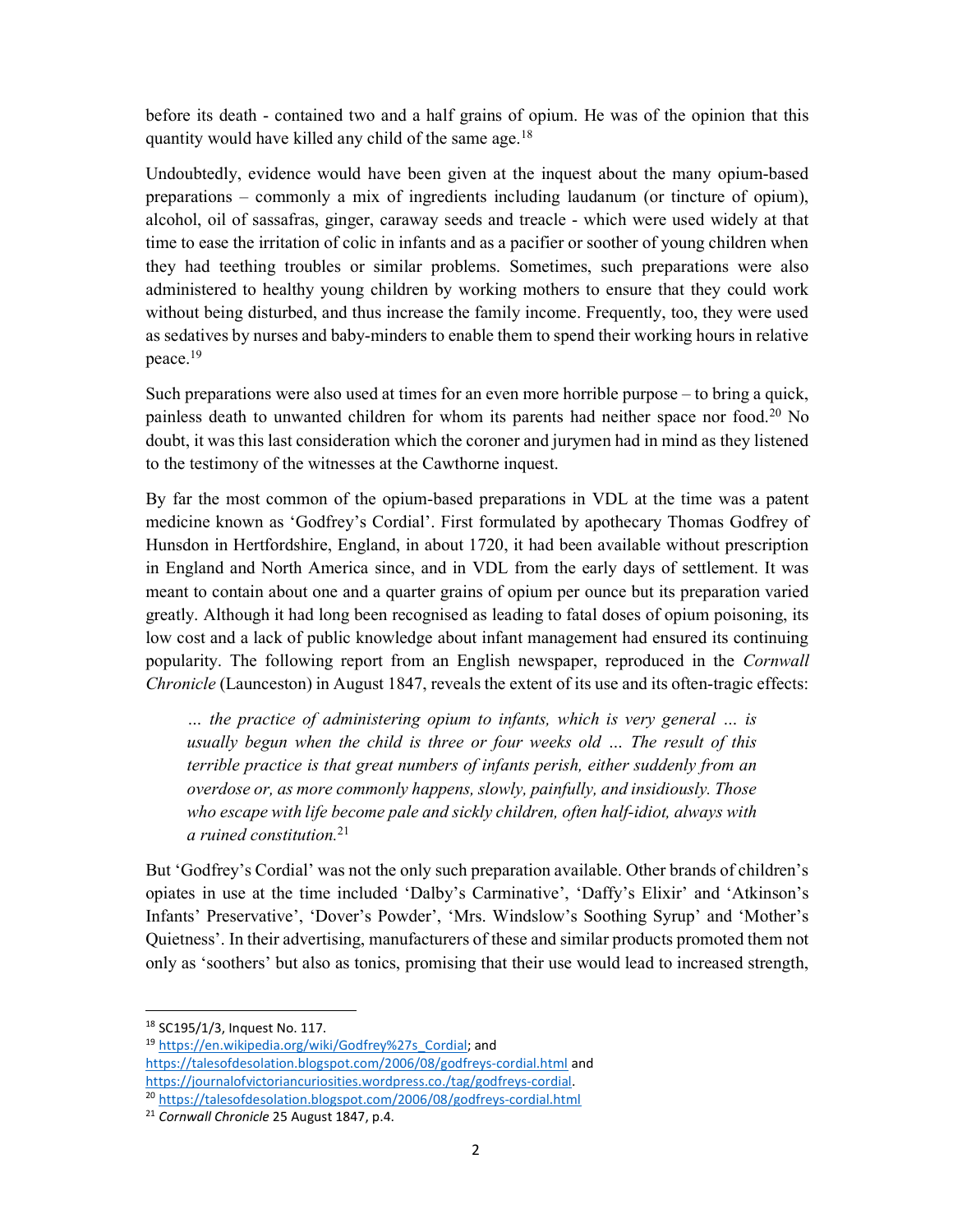vitality and robustness. It was not until the second half of the nineteenth century, when legislation to curtail or prohibit their use was introduced around the world and Medical Associations took steps to increase public awareness and to promote calomel and sugar-based substitutes that sales of opium-based preparations started to decline. And then, in the early twentieth century, many governments mandated a medical prescription for all opioid drugs, thus heavily restricting their availability and use.<sup>22</sup>

In summarising and concluding the inquest into the death of baby John Cawthorne in February 1837, Coroner Arthur had made it clear that no blame whatsoever could be attached to the child's parents, John and Mary. However, the coroner's jury had:

… felt it to be their duty to accompany their Verdict with an expression of their opinion that the illness which the child had suffered for a month before its death had been aggravated by the improper treatment of Benjamin Nokes.<sup>23</sup>

The 'Benjamin Nokes' whom the jury had named was one of a small but influential group of individuals in VDL at the time who, though lacking formal qualifications, were skilled in the use of herbal remedies and widely respected as 'traditional 'healers'. Because of the close involvement they had with ordinary people in their daily affairs, it is likely that they were even more persuasive in their appeals than the manufacturers of commercial remedies for common ailments. Often combining magic and science in their practices, they were sometimes referred to as 'cunning men' or 'cunning women', terms that had been widely used in England and Wales for many years.<sup>24</sup>

Benjamin Nokes had been in VDL since his arrival as a convict on *Indefatigable* in 1812. After gaining his freedom, he became one of the founders of Methodism in VDL and, with George Waddy formed a congregation and established a Sunday School in 1820. In 1822, he had left the congregation to form a rival school after a falling-out with William Horton who had arrived in VDL in 1821 as the first Methodist Minister. In 1823, he had received a land grant of two hundred acres near Brighton, thirteen miles (about twenty-one kms) from Hobart and at the same time ran a shop in Collins Street, Hobart, from which he sold a range of goods including medicinal and similar products which he manufactured himself. An insect repellent, which he advertised as 'an infallible remedy for destroying flies', was a particularly popular item. In 1828, he took over the Albemarle Hotel at York Plains, near Oatlands, but kept it for only a couple of years. While residing at Baghdad in 1832, he met William Allison with whom he formed a close association based on their common interests as traditional healers.<sup>25</sup> As early as 1834, his success in curing 'the gravel' – the complaint known today as 'kidney stones' – was lauded in the Colonial Times:

<sup>&</sup>lt;sup>22</sup> As for Note 19, above; see also https://www.bartleby.com/81/7311.html.

<sup>23</sup> SC195/1/3, Inquest No. 117.

<sup>&</sup>lt;sup>24</sup> The best-known of the 'cunning men' in VDL at this time were Nokes, William Allison and Moses Jewell (or Jewitt); see https://en.wikipedia.org/wiki/Cunning\_folk.

<sup>25</sup> https://archivesandheritageblog.libraries.tas.gov.au/colonial-cunning-folk-part-one-william-allison/; see also Morrison, Ian. (2018). 'Colonial Cunning Folk: Part 2 – Moses Jewitt and Benjamin Nokes'. Morrison is Heritage Librarian, Collection Development, Libraries Tasmania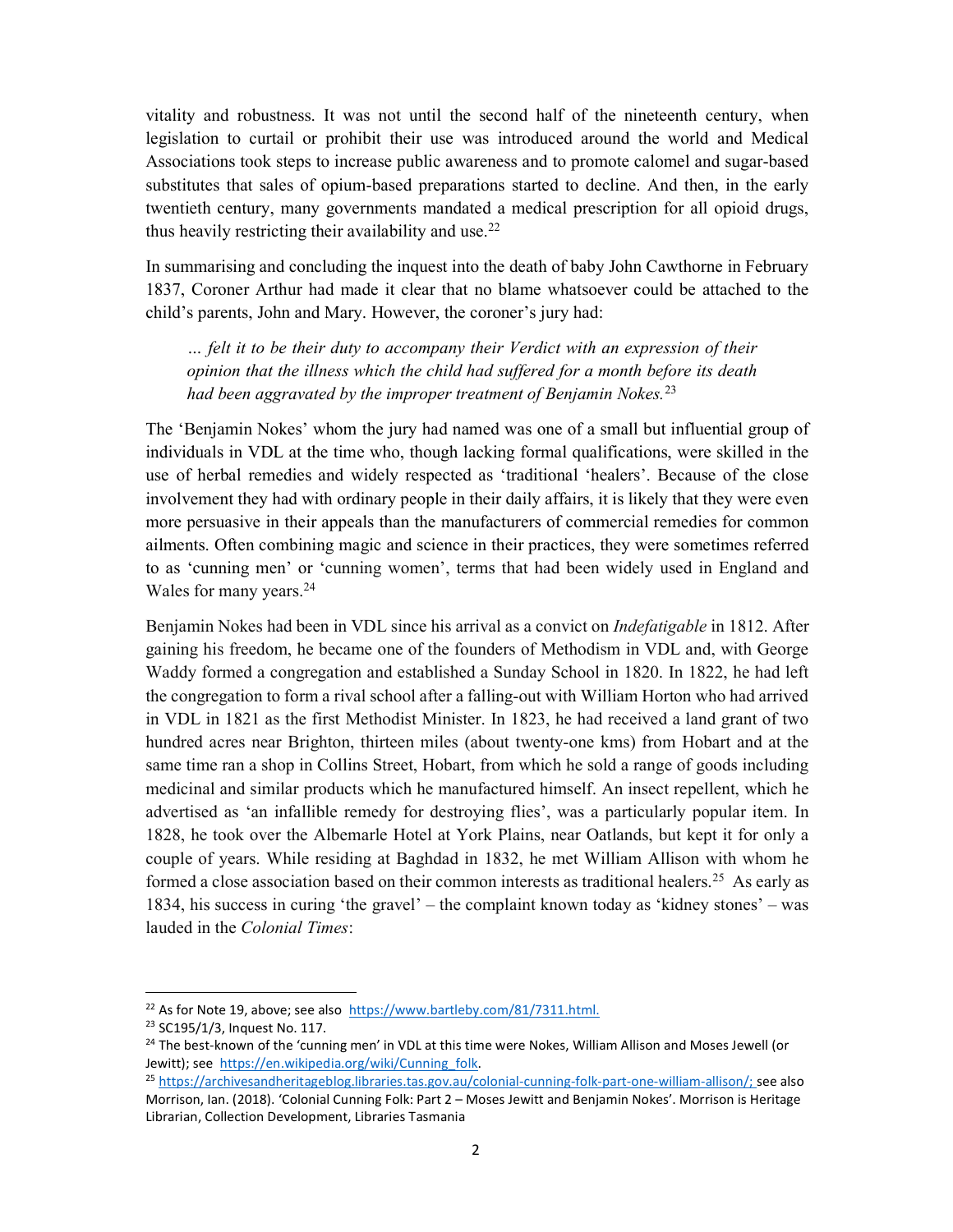It is really astonishing, but it is nevertheless a fact, that Mr. B. Nokes, now at Bagdad, has, for a number of years past, succeeded in curing most obstinate cases of the gravel, which have failed under the most able practitioners. Several of the patients are known to us, and we can vouch for the accuracy of' this statement. One of the persons whom he has cured, was afflicted with the gravel for forty years, and declares that since the removal of the disease, he never enjoyed better health — in fact that he flatters himself once more a young man.<sup>26</sup>

When Nokes passed away in 1843, the official record of his death gave his occupation as 'doctor', an indication of how widespread was knowledge in the community of his activities as a healer.<sup>27</sup>

It is unlikely that Nokes ever wrote his remedies down, preferring to pass them on orally to people whom he was trying to help. Consequently, only a few have survived. Some were found quite recently 'hidden in plain sight' in the Tasmanian Archives, Hobart. They appear as handwritten entries in a small 'nondescript' notebook which once belonged to William Allison. Each is clearly attributed by Allison to his friend, Nokes. (In the following examples, the spelling and punctuation of the originals have been maintained.)<sup>28</sup>

For 'rhumatick' pains - 2 oz. salt petre One qaurt Vinegar let it just boil then stand simmering strain it and put it in a Bottle for use rub the part well by the fire just wen going to bed.

Another reads:

For loss of voise horse-ness coughfs and colds – Transverse sections of horseradish  $cut short-Dried-Chuid$  in the mouth

And:

1

For the gravil – Parsley roots two handful washed and scrape them like Horseradish add one handful Pennyroyal boil them in one gallon of water for half an hour strain them when cold Bottle it Drink one cup full every morning fasting.

The particular remedy to which the coroner referred at the inquest on the death of baby John Cawthorne has not been located. It is not known whether the child's parents had ever met Nokes or even whether they had contacted him in some way to ask for his help. It is possible that they simply used one of his remedies that had been passed on from one person to another over the years.

Unhappily, lessons about the use of opium-based pacifiers which should have been learnt following the death of little John Cawthorne in 1837 were not well heeded. In the years which followed, a number of infant deaths occurred in VDL in similar circumstances.

<sup>&</sup>lt;sup>26</sup> The Colonist and Van Diemen's Land Commercial and Agricultural Advertiser (Hobart), 18 March 1834, p.2.

 $^{27}$  Death, Nokes: RGD35/1799/1843, Hobart; see also Morrison (2018), op. cit., Note 25, above.

 $28$  See Morrison (2018), op. cit. (Note 25, above.)